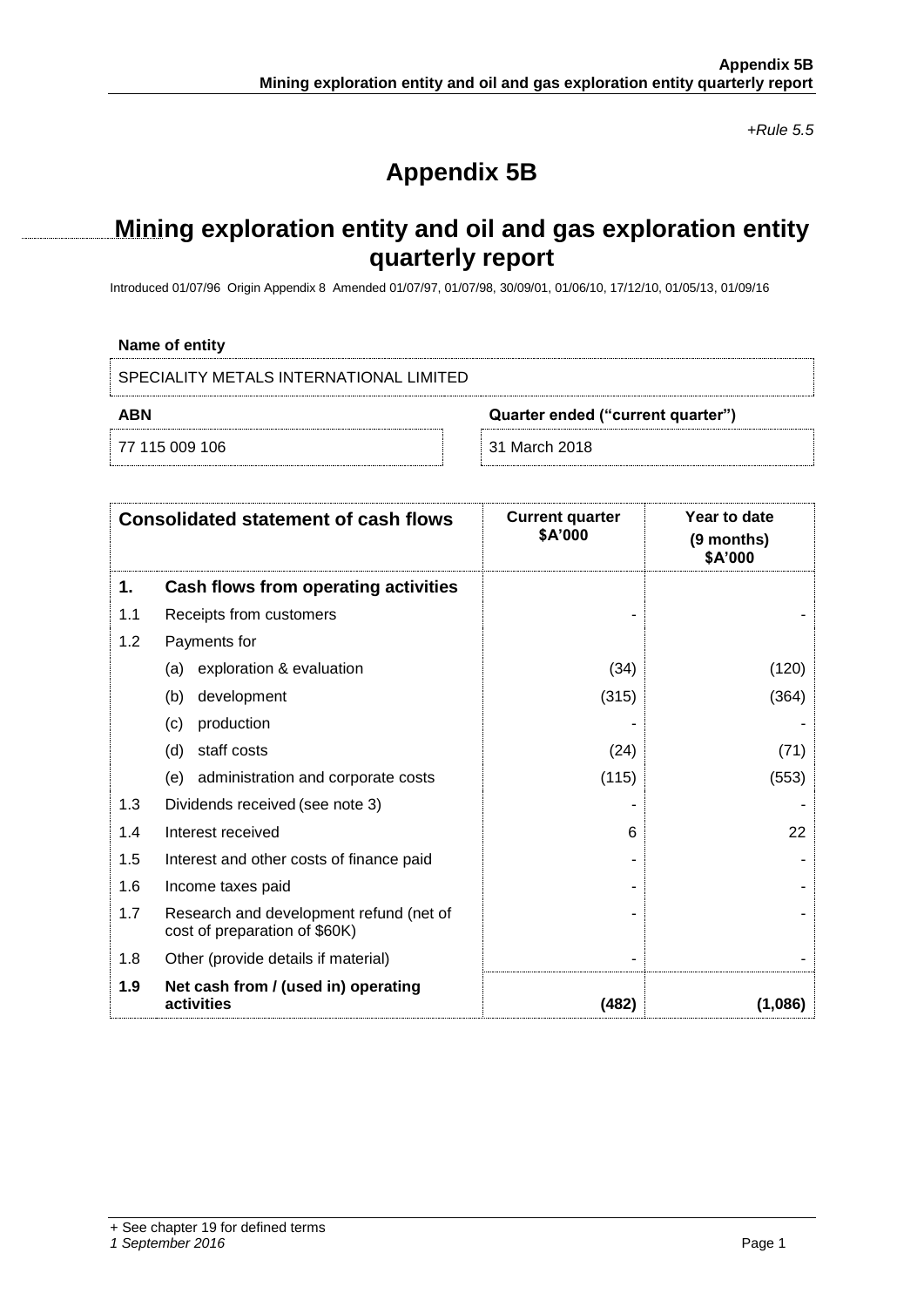|                                                                               | <b>Appendix 5B</b> |
|-------------------------------------------------------------------------------|--------------------|
| Mining exploration entity and oil and gas exploration entity quarterly report |                    |

|     | <b>Consolidated statement of cash flows</b>        | <b>Current quarter</b><br>\$A'000 | Year to date<br>(9 months)<br>\$A'000 |  |
|-----|----------------------------------------------------|-----------------------------------|---------------------------------------|--|
| 2.  | Cash flows from investing activities               |                                   |                                       |  |
| 2.1 | Payments to acquire:                               |                                   |                                       |  |
|     | property, plant and equipment<br>(a)               |                                   |                                       |  |
|     | (b)<br>tenements (see item 10)                     |                                   |                                       |  |
|     | investments<br>(c)                                 |                                   |                                       |  |
|     | (d)<br>other non-current assets                    |                                   | (30)                                  |  |
| 2.2 | Proceeds from the disposal of:                     |                                   |                                       |  |
|     | property, plant and equipment<br>(a)               |                                   |                                       |  |
|     | tenements (see item 10)<br>(b)                     |                                   |                                       |  |
|     | investments<br>(c)                                 | 1                                 | 1                                     |  |
|     | (d)<br>other non-current assets                    |                                   |                                       |  |
| 2.3 | Cash flows from loans to other entities            |                                   |                                       |  |
| 2.4 | Dividends received (see note 3)                    |                                   |                                       |  |
| 2.5 | Other - Lanstead Sharing Agreement Net<br>Movement |                                   | (44)                                  |  |
| 2.6 | Net cash from / (used in) investing<br>activities  | 1                                 | (73)                                  |  |

| 3.   | Cash flows from financing activities                                           |       |       |
|------|--------------------------------------------------------------------------------|-------|-------|
| 3.1  | Proceeds from issues of shares                                                 | 1,700 | 1,792 |
| 3.2  | Proceeds from issue of convertible notes                                       |       |       |
| 3.3  | Proceeds from exercise of share options                                        |       |       |
| 3.4  | Transaction costs related to issues of<br>shares, convertible notes or options | (102) | (102) |
| 3.5  | Proceeds from borrowings                                                       |       |       |
| 3.6  | Repayment of borrowings                                                        |       |       |
| 3.7  | Transaction costs related to loans and<br>borrowings                           |       |       |
| 3.8  | Dividends paid                                                                 |       |       |
| 3.9  | Other (provide details if material)                                            |       |       |
| 3.10 | Net cash from / (used in) financing<br>activities                              | 1,598 | 1,690 |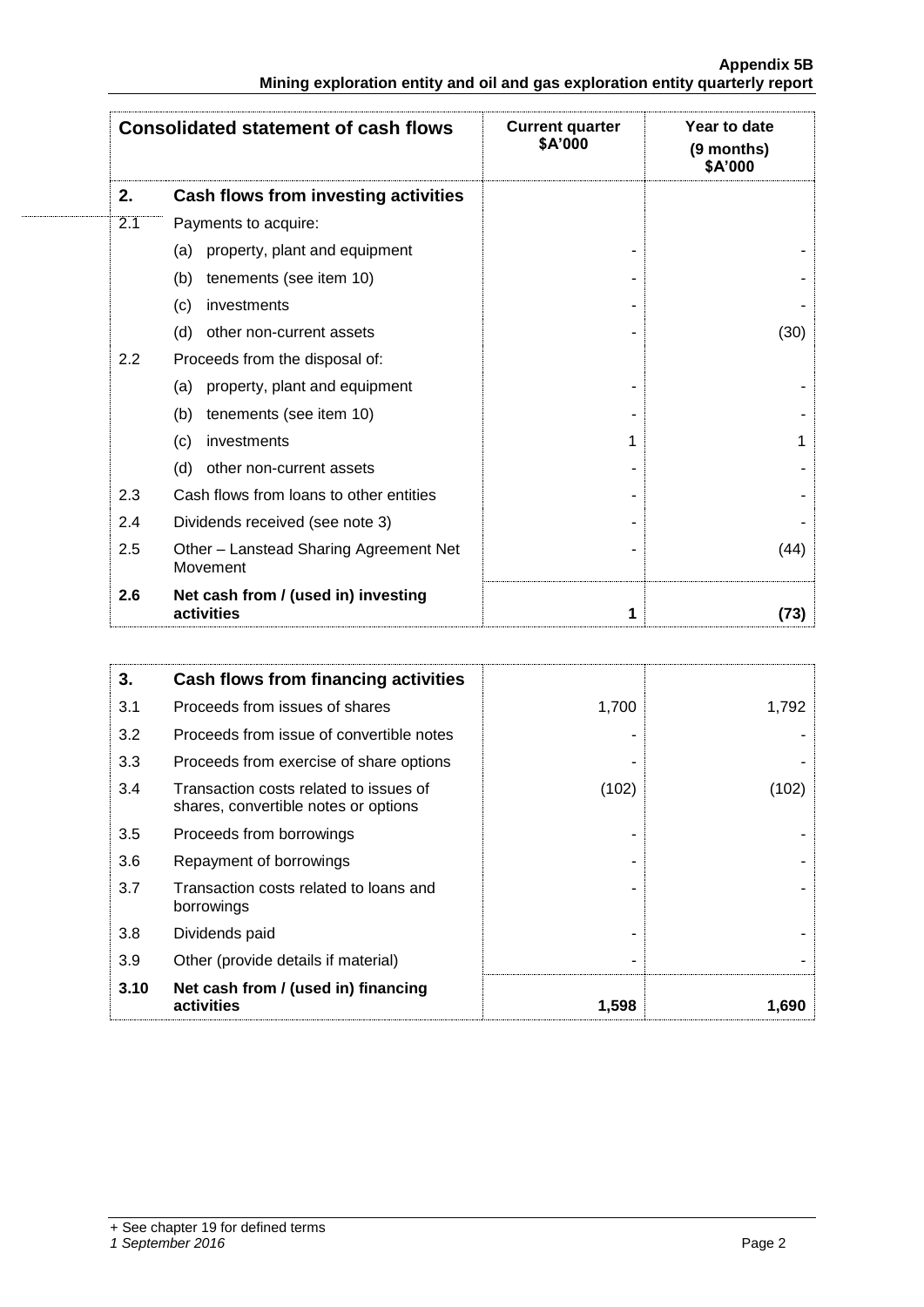| <b>Consolidated statement of cash flows</b> |                                                                          | <b>Current quarter</b><br>\$A'000 | Year to date<br>(9 months)<br>\$A'000 |  |
|---------------------------------------------|--------------------------------------------------------------------------|-----------------------------------|---------------------------------------|--|
| 4.                                          | Net increase / (decrease) in cash and<br>cash equivalents for the period |                                   |                                       |  |
| 4.1                                         | Cash and cash equivalents at beginning of<br>period                      | 462                               | 1,048                                 |  |
| 4.2                                         | Net cash from / (used in) operating<br>activities (item 1.9 above)       | (482)                             | (1,086)                               |  |
| 4.3                                         | Net cash from / (used in) investing activities<br>(item 2.6 above)       |                                   | (73)                                  |  |
| 4.4                                         | Net cash from / (used in) financing activities<br>(item 3.10 above)      | 1,598                             | 1,690                                 |  |
| 4.5                                         | Effect of movement in exchange rates on<br>cash held                     |                                   |                                       |  |
| 4.6                                         | Cash and cash equivalents at end of<br>period                            | 1,579                             | 1.579                                 |  |

| 5.  | Reconciliation of cash and cash<br>equivalents<br>at the end of the quarter (as shown in the<br>consolidated statement of cash flows) to the<br>related items in the accounts | <b>Current quarter</b><br>\$A'000 | <b>Previous quarter</b><br>\$A'000 |
|-----|-------------------------------------------------------------------------------------------------------------------------------------------------------------------------------|-----------------------------------|------------------------------------|
| 5.1 | <b>Bank balances</b>                                                                                                                                                          | 77                                | 312                                |
| 5.2 | Call deposits                                                                                                                                                                 | 1,502                             | 150                                |
| 5.3 | Bank overdrafts                                                                                                                                                               |                                   |                                    |
| 5.4 | Other (provide details)                                                                                                                                                       |                                   |                                    |
| 5.5 | Cash and cash equivalents at end of<br>quarter (should equal item 4.6 above)                                                                                                  | 1.579                             | 462                                |

| 6.  | Payments to directors of the entity and their associates                                                    | <b>Current quarter</b><br><b>\$A'000</b> |
|-----|-------------------------------------------------------------------------------------------------------------|------------------------------------------|
| 6.1 | Aggregate amount of payments to these parties included in item 1.2                                          | 42                                       |
| 6.2 | Aggregate amount of cash flow from loans to these parties included<br>in item $2.3$                         |                                          |
| 6.3 | Include below any explanation necessary to understand the transactions included in<br>items $6.1$ and $6.2$ |                                          |
|     | Payment for consulting services at commercial rates.                                                        |                                          |

## + See chapter 19 for defined terms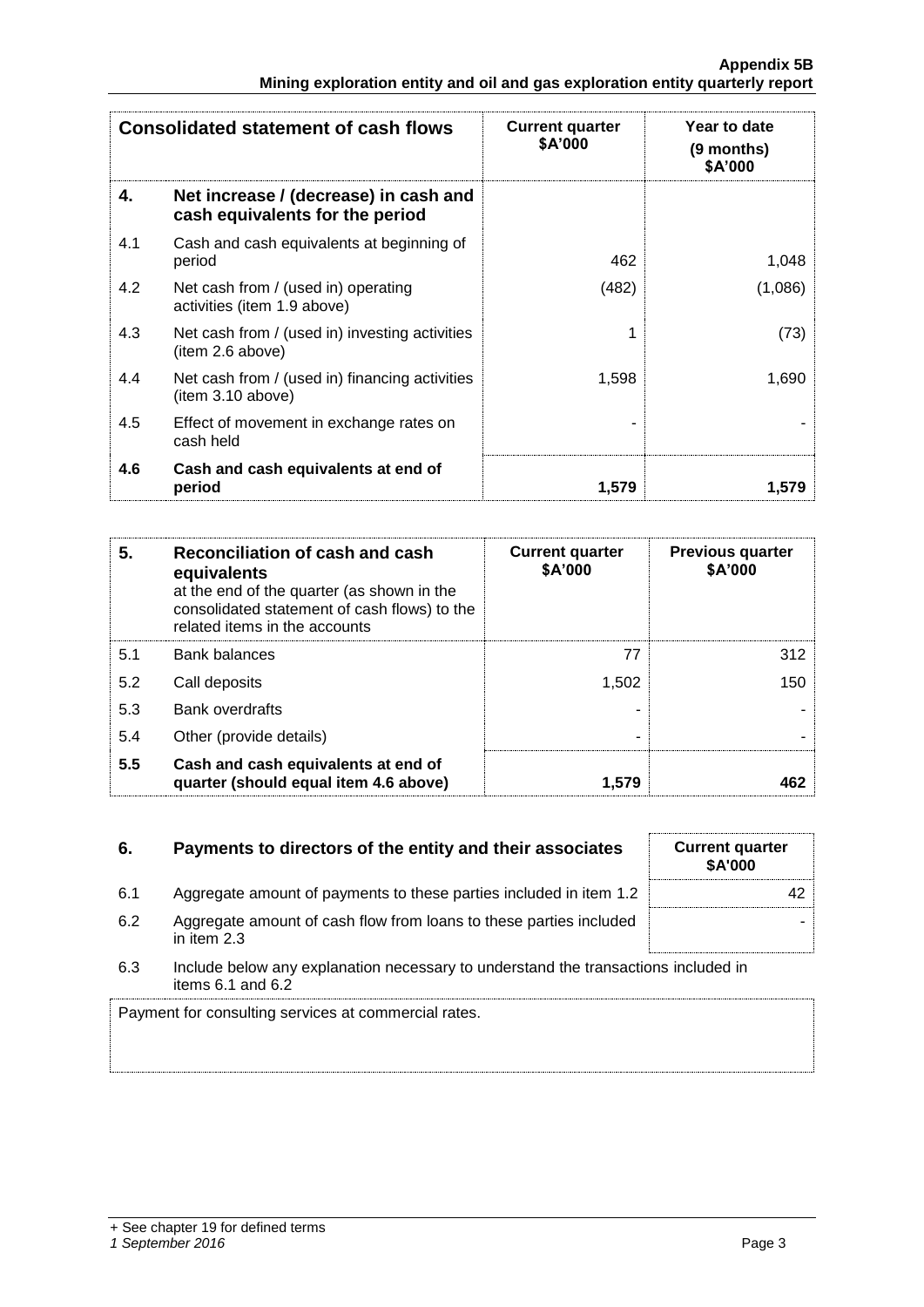| 7.  | Payments to related entities of the entity and their<br>associates                                      | <b>Current quarter</b><br>\$A'000 |
|-----|---------------------------------------------------------------------------------------------------------|-----------------------------------|
| 7.1 | Aggregate amount of payments to these parties included in item 1.2                                      |                                   |
| 7.2 | Aggregate amount of cash flow from loans to these parties included<br>in item 2.3                       |                                   |
| 7.3 | Include below any explanation necessary to understand the transactions included in<br>items 7.1 and 7.2 |                                   |

| N/A |  |
|-----|--|
|     |  |
|     |  |
|     |  |
|     |  |
|     |  |
|     |  |
|     |  |
|     |  |
|     |  |
|     |  |
|     |  |
|     |  |
|     |  |
|     |  |

| 8.  | <b>Financing facilities available</b><br>Add notes as necessary for an<br>understanding of the position | <b>Total facility amount</b><br>at quarter end<br>\$A'000 | Amount drawn at<br>quarter end<br>\$A'000 |
|-----|---------------------------------------------------------------------------------------------------------|-----------------------------------------------------------|-------------------------------------------|
| 8.1 | Loan facilities                                                                                         |                                                           |                                           |
| 8.2 | Credit standby arrangements                                                                             | -                                                         |                                           |
| 8.3 | Other - Lanstead Sharing Agreement                                                                      |                                                           |                                           |
| 8.4 | Include below a description of each facility above, including the lender, interest rate and             |                                                           |                                           |

8.4 Include below a description of each facility above, including the lender, interest rate and whether it is secured or unsecured. If any additional facilities have been entered into or are proposed to be entered into after quarter end, include details of those facilities as well.

| 9.  | <b>Estimated cash outflows for next quarter</b> | \$A'000 |
|-----|-------------------------------------------------|---------|
| 9.1 | Exploration and evaluation                      | 50      |
| 9.2 | Development                                     | 900     |
| 9.3 | Production                                      |         |
| 9.4 | Staff costs                                     | 25      |
| 9.5 | Administration and corporate costs              | 150     |
| 9.6 | Other (Provide details if material)             |         |
| 9.7 | <b>Total estimated cash outflows</b>            | 1.125   |